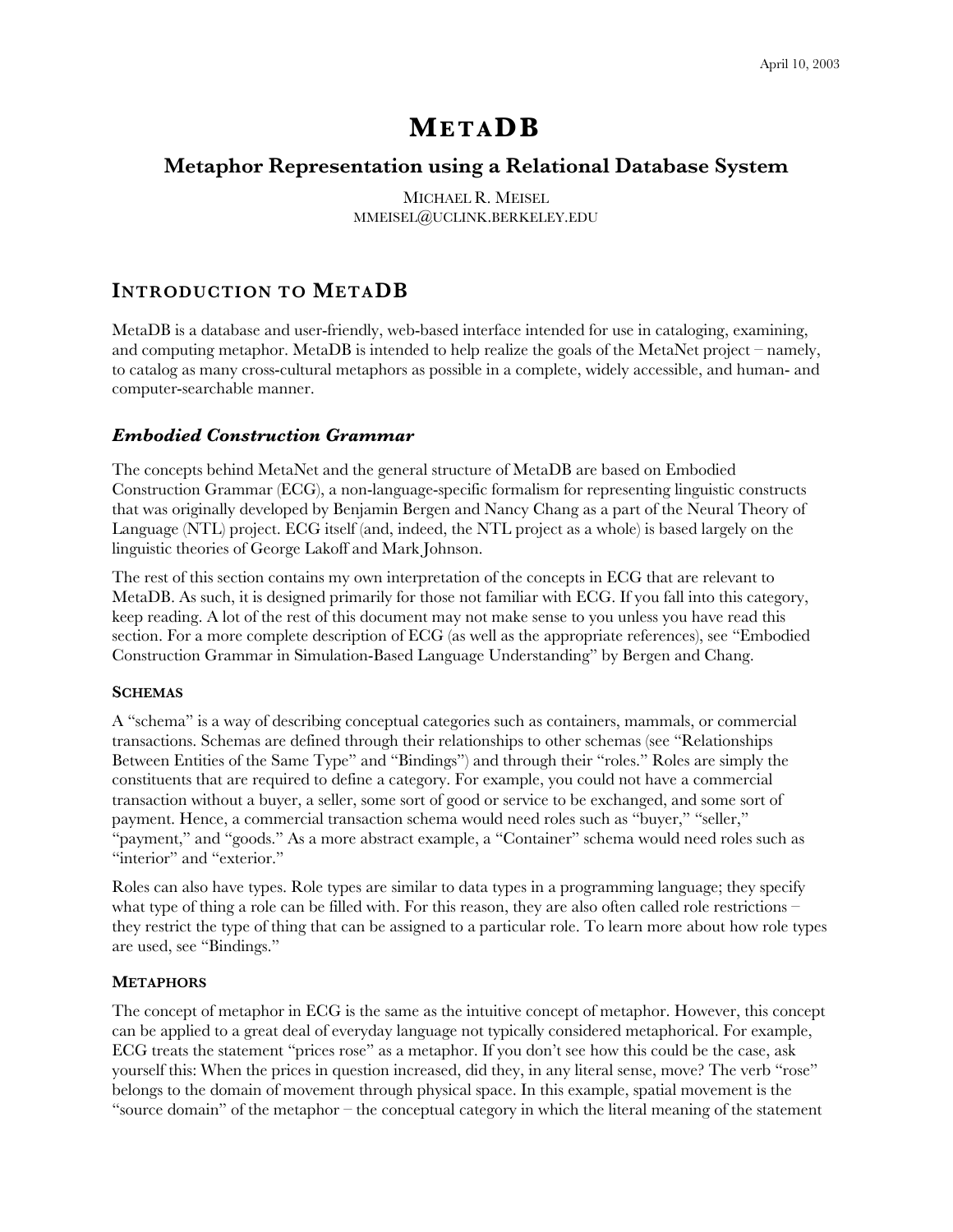belongs. "Prices," on the other hand, belong in a domain we might call commerce. In this example, commerce is the "target domain" of the metaphor – the conceptual category in which the subject of the metaphorical statement belongs.

You might have noticed that I referred to the source and target domains of a metaphor as "conceptual categories," the same phrase that I used to describe schemas. This was no accident – in ECG, the source and target domains of a metaphor are, in fact, just schemas. A metaphor is a mapping between the roles of these two schemas. In the "prices rose" example, we might say that the "height" role of the "spatial movement" schema (the source domain) maps to the "expense" role of the "commerce" schema (the target domain). A single mapping like this is generally referred to as a "pair." There would, of course, be several other pairs involved in this metaphor, all of which should in theory be enumerated when creating its formal representation.

### **RELATIONSHIPS BETWEEN ENTITIES OF THE SAME TYPE**

We would be hard pressed to define any reasonable number of schemas without being able to express relationships between them. The same is true of metaphors. There are, in fact, two ways that entities of the same type can be related in ECG – entities can be "subcases" of other entities of the same type, or they can "evoke" other entities of the same type.

A "subcase" of an entity is a special or more specific case of that entity. For example, a "vessel" is a specific type of "container;" accordingly, the "vessel" schema would be a "subcase" of the "container" schema. Entities can also be subcases of multiple other entities of the same type. For example, a schema for "building" would certainly be a subcase of the "container" schema (or a subcase of one of the "container" schema's subcases, and so on), but buildings can also be bought and sold, so the "building" schema would also need to be a subcase of the "good" schema.

When we say that an entity "evokes" another entity, we are stating that the evoked entity is somehow required in order to define the entity that evokes it. What this means is best illustrated by an example. Suppose we intended to define a schema for the concept "into." It would be difficult to imagine such a concept without knowing about the "container" schema or a common spatial movement schema called "source-path-goal." However, "into" is not a special case of either of these schemas, but rather a new concept built with the use of these schemas (see "Bindings").

Additionally, evoked entities are given "local names," names used to reference them in the context of the entity being defined. When we assign a local name to an evoked entity we can be said to be "instantiating" it. Instantiation is a concept from the realm of computer science that essentially means making a local copy of an entity that we can make changes to without affecting its properties in the general case. It is necessary to give each evoked entity a local name since it is possible to evoke two separate instances of the same type of entity. For example, we might want to define a schema for the concept of "meeting." It would be difficult to describe the dynamics of "meeting" without one "instance" of the "source-path-goal" schema for each involved party.

# **BINDINGS**

A binding is an association between two entities. Binding two entities can be thought of as setting them equal to each other. Returning to the "into" example, simply evoking the "container" and "source-pathgoal" schemas doesn't define how they relate to each other in order to help form the concept "into." This is why we need bindings. Bindings are what tell us that the "exterior" role of the "container" schema refers to the same thing as (that is, is equal to) the "source" role of the "source-path-goal" schema, and that the "interior" role of the "container" schema refers to the same thing as the "goal" role of the "source-path-goal" schema.

Now it should be clearer why role types/restrictions are useful. An "interior" in the "container" schema and a "goal" in the "source-path-goal" schema both refer to locations in physical space, so it makes sense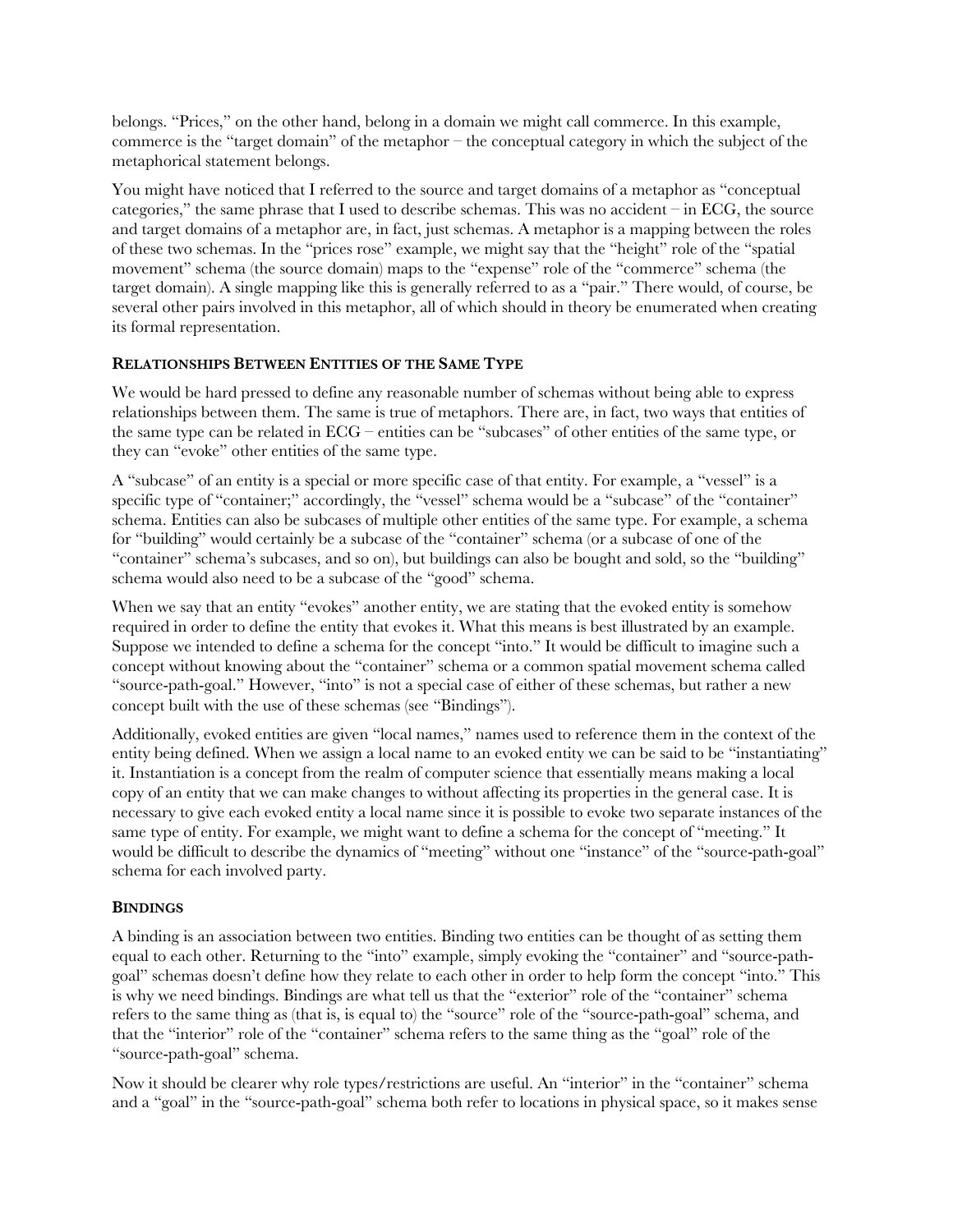that we would be able to bind them together. It wouldn't make sense, however, to create a binding between the "buyer" role in the "commercial transaction" schema and the "interior" role in the "container" schema, for example, since a "buyer" is not a location in physical space (he may reside in one, but is not actually one himself).

#### **CONSTRAINTS**

Bindings are a subset of a more general class called "constraints," which can also include any other restrictions required to define a specific entity. One type of constraint that is not a binding is an assignment of a value to a role. One example that might require such an assignment is a "triangle" schema. A triangle is a type of polygon, so we would want "triangle" to inherit from a general "polygon" schema, which would have a role for "number of sides." In order to distinguish subcases of this schema, such as "triangle," we would need to constrain the number of sides to the correct number for the specific subcase – in this case, three.

# **USER INTERFACE TUTORIAL**

A sample version of the MetaDB user interface is currently available at http://mrm.mine.nu/metanet/list.php. You can actually take this tutorial at the aforementioned address if you like; otherwise, just follow along with the illustrations.

The first page you will see when you load MetaDB's web interface is the main list. The main list displays all schemas and metaphors in the database. You can click on any of the "View/Edit" links to modify an existing entry, or click on one of the "Add New" links to add a new schema or metaphor to the database. You can also remove entries by clicking on the appropriate "Delete" link. For now, try clicking on the "Add New" link in the "Schemas" section. This will take you to the "Edit Schema" page.

| Metaphors |                                      |
|-----------|--------------------------------------|
| [Add New] | Event Structure [View/Edit] [Delete] |
| Schemas   |                                      |
| [Add New] |                                      |
|           | bounded region [View/Edit] [Delete]  |
| container | [View/Edit] [Delete]                 |
| events    | [View/Edit] [Delete]                 |
| room      | [View/Edit] [Delete]                 |
| space     | [View/Edit] [Delete]                 |
|           |                                      |

The "Edit Schema" page allows you to edit existing schemas, or, in our case, create new ones. To create a

new schema, first enter a name in the field near the top of the page. The system will now allow you to add this schema to the database if you like, but a schema wouldn't be very useful without any roles, so let's enter some. You can add roles one at a time by typing the name of the role into the field labeled "Role

| Name:                  | $\mathfrak{N}$                              |
|------------------------|---------------------------------------------|
| Subcase of:<br>Evokes: | Modify                                      |
| Roles                  | Role Name:<br><- Add Role                   |
|                        | Role Type:<br>Remove Role                   |
|                        |                                             |
|                        |                                             |
|                        |                                             |
| Constraints:           | Examples:                                   |
|                        |                                             |
|                        | Back (Discard Changes)<br>Add/Modify Schema |
| * Required field       |                                             |

Name", optionally providing a type in the "Role Type" field, and clicking the "<- Add Role" button. After you click the button, the role will appear in the list to the left. If you make a mistake or simply change your mind, you can remove a role by selecting it in the list and clicking the "Remove Role" button. When you are done, click the "Add/Modify Schema" button to save your new schema in the database. You will be taken back to the main list page where you should now see your new schema listed in the "Schemas" section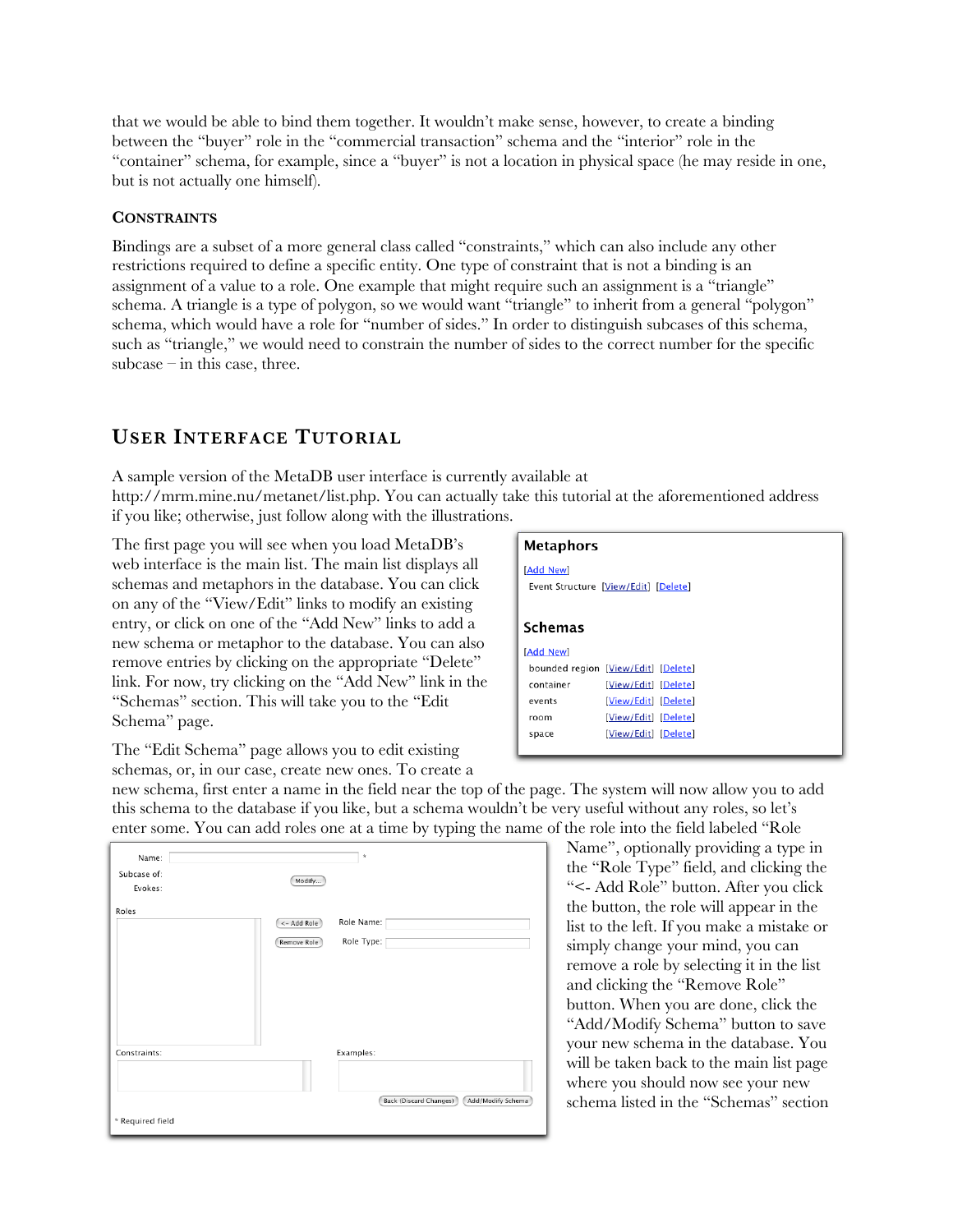(in some browsers you may have to refresh the page first).

Once there are at least two schemas in the database, we can move on to metaphors. Click on the "Add New" link in the "Metaphors" section. This is the "Edit Metaphor" page. Just like on the "Edit Schema" page, the first step is to name the metaphor. Once you've done this, pick the source and target domains from the popup menus labeled "Source Domain:" and "Target Domain:", respectively.

| Target Domain:<br>E) *<br>events           | Source Domain:<br>$\div$<br>$\dot{\mathcal{H}}$<br>space | Pairs:                |
|--------------------------------------------|----------------------------------------------------------|-----------------------|
| changes<br>difficulties<br>goals<br>states | obstacles<br>movement<br>locations<br>destinations       | $Add ->$<br><- Remove |
| Constraints:                               |                                                          | Examples:             |
|                                            |                                                          |                       |

These popup menus contain all of the same schemas listed on the main list. When you select the source and target domains, you'll see the roles for the schema you selected appear in the list below. Now, you can create pairs for the metaphor by selecting one role in each list and clicking the "Add ->" button. You will notice that creating a pair with two roles removes them from the lists on the left. This does not mean that the role has been removed from the schema; this behavior is only to make sure that roles are not paired more than once. If you make a mistake or change your mind, you can remove a pair by clicking on one of its constituents in the list of pairs on the right (the matching role will be selected for you automatically) and clicking the "<- Remove" button. Once you have completed your pairings, click the "Add/Modify Metaphor" button to save your new metaphor and return to the main list.

Let's go back to the "Edit Schema" page for a moment; click on the "View/Edit" link next to one of the schemas listed in the "Schemas" section. You may have already noticed the "Subcase of:" and "Evokes:" labels just below the "Name" field. If you created this schema yourself earlier, there will probably be nothing listed there. Click the "Modify…" button to the right. You are now looking at the "Edit Relations" page. This is where you can specify which schemas this schema is a subcase of, as well as what schemas it evokes (evokes relations are not yet implemented) and any bindings required (also not yet implemented). Doing any of these things is fairly straightforward; the interface is quite similar to other portions of the MetaDB user interface that you have already used. To mark this schema as a subcase of some other schema, simply select that schema from the list in the "Subcase of" section and click the "Add



->" button to the right. To create an evokes relation, select the schema to be evoked in the list on the left of the "Evokes" section, type a local name into the field labeled "As Local Name:", and click the "Add ->" button directly to the right. The interface for creating bindings is the same as the one that you used for creating pairs in a metaphor. In the future, this same page will be used to create relations for metaphors as well. For right now, make this schema a subcase of some other schema (as described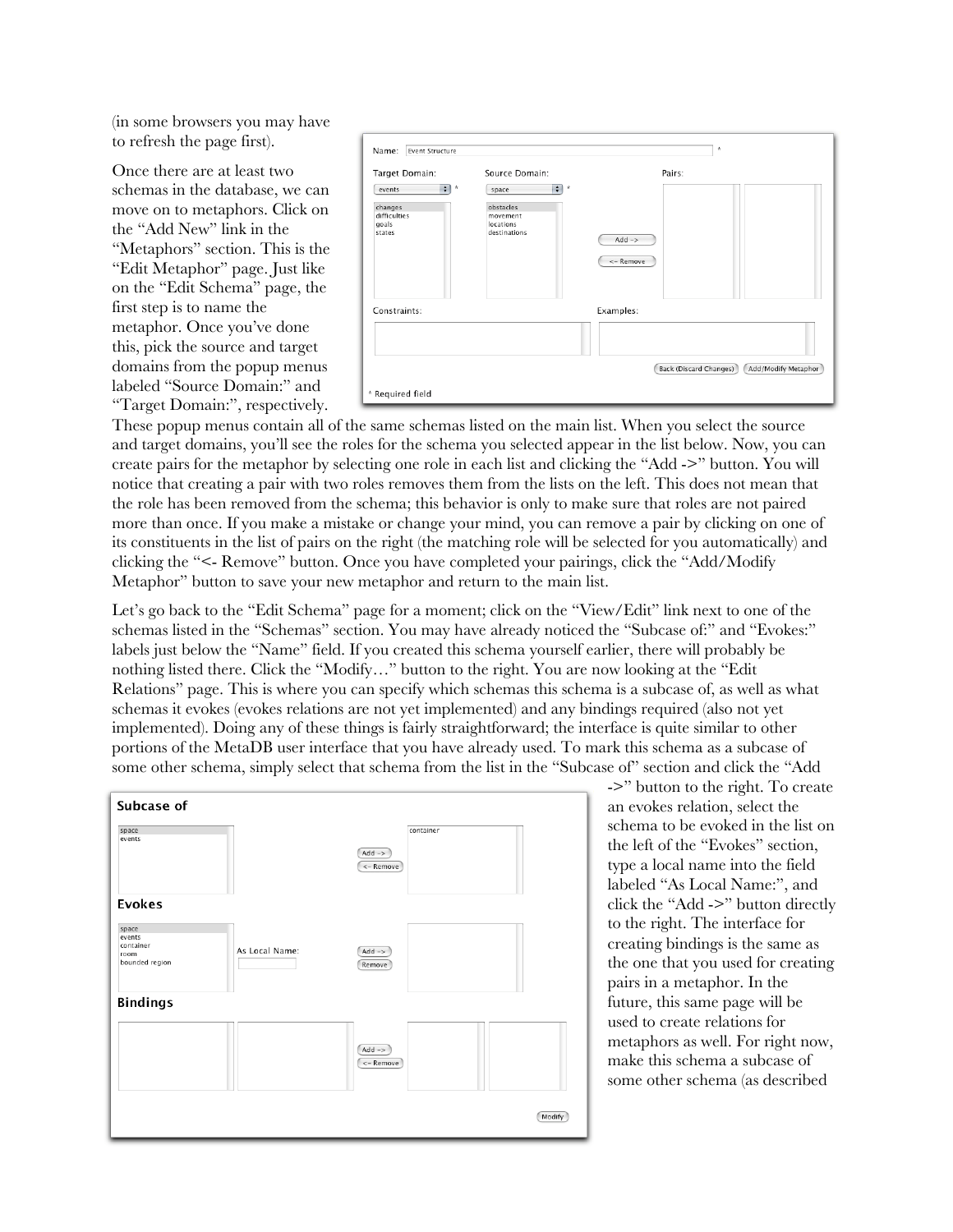above) and click the "Modify" button.

You are now back at the "Edit Schema" page, but a few things have changed. First of all, as you might expect, the schema you selected on the previous page is now displayed in the "Subcase of:" list near the

top of the page (to the left of the "Modify…" button). Secondly, there is a new section of the page labeled "Inherited Roles." Each bulleted item in this section consists of the schema that the role is inherited from (in parentheses) followed by the name of the inherited role. Your schema will have these roles in addition to any roles that you define. The difference is that inherited roles cannot be modified directly. (To modify an inherited role, either change what schemas this schema is a subcase of or change the roles in their original schemas.) For example, the illustration below

| Name:<br>room<br>Subcase of: container<br>Evokes:                                                                                                                | $\frac{1}{2}$<br>Modify                                         |
|------------------------------------------------------------------------------------------------------------------------------------------------------------------|-----------------------------------------------------------------|
| <b>Inherited Roles:</b><br>• (from bounded region) boundary<br>• (from bounded region) exterior<br>• (from bounded region) interior<br>• (from container) portal |                                                                 |
| Roles<br>capacity                                                                                                                                                | Role Name:<br><- Add Role<br>Role Type:<br>Remove Role          |
| Constraints:                                                                                                                                                     | Examples:<br><b>Back (Discard Changes)</b><br>Add/Modify Schema |

shows a schema for "room," which is a subcase of the "container" schema. The "portal" role comes from the "container" schema as you might expect, but the other roles are from the "bounded region" schema. This may seem confusing since the "room" schema is not a subcase of the "bounded region" schema. However, the "container" schema is a subcase of the "bounded region" schema, and therefore inherits its roles. Since those roles are (inherited) roles of the "container" schema, they also become (inherited) roles of the "room" schema, which is a subcase of the "container" schema. The "Inherited Roles" section tells you from which schema the role originated. This way, if a role is named incorrectly, for example, you know which schema you need to modify in order to fix it. You may see similar behavior now that you've made your schema a subcase of some other schema.

You may have noticed the "Constraints" field on both this and the "Edit Metaphor" page. This field allows you to enter arbitrary constraints by simply describing them in textual form. The preferred format for textual constraints is that used in the ECG formalism (see Feldman). As bindings are not yet implemented, a good temporary solution is to enter them into the "Constraints" field. To save your changes, click the "Add/Modify Schema" button.

# **IMPLEMENTATION**

MetaDB has two separate components: a relational database and a web-based user interface (UI). The data model is designed to be flexible enough to represent the complex relationships that can occur in an ECG-based system. As a result, the database system is unable to enforce many important integrity constraints on the data (such as ensuring that the entities referenced as the target and source domains of a metaphor are schemas). Instead, the UI takes responsibility for enforcing these integrity constraints by simply not providing a way for the user to input incorrect data in such cases.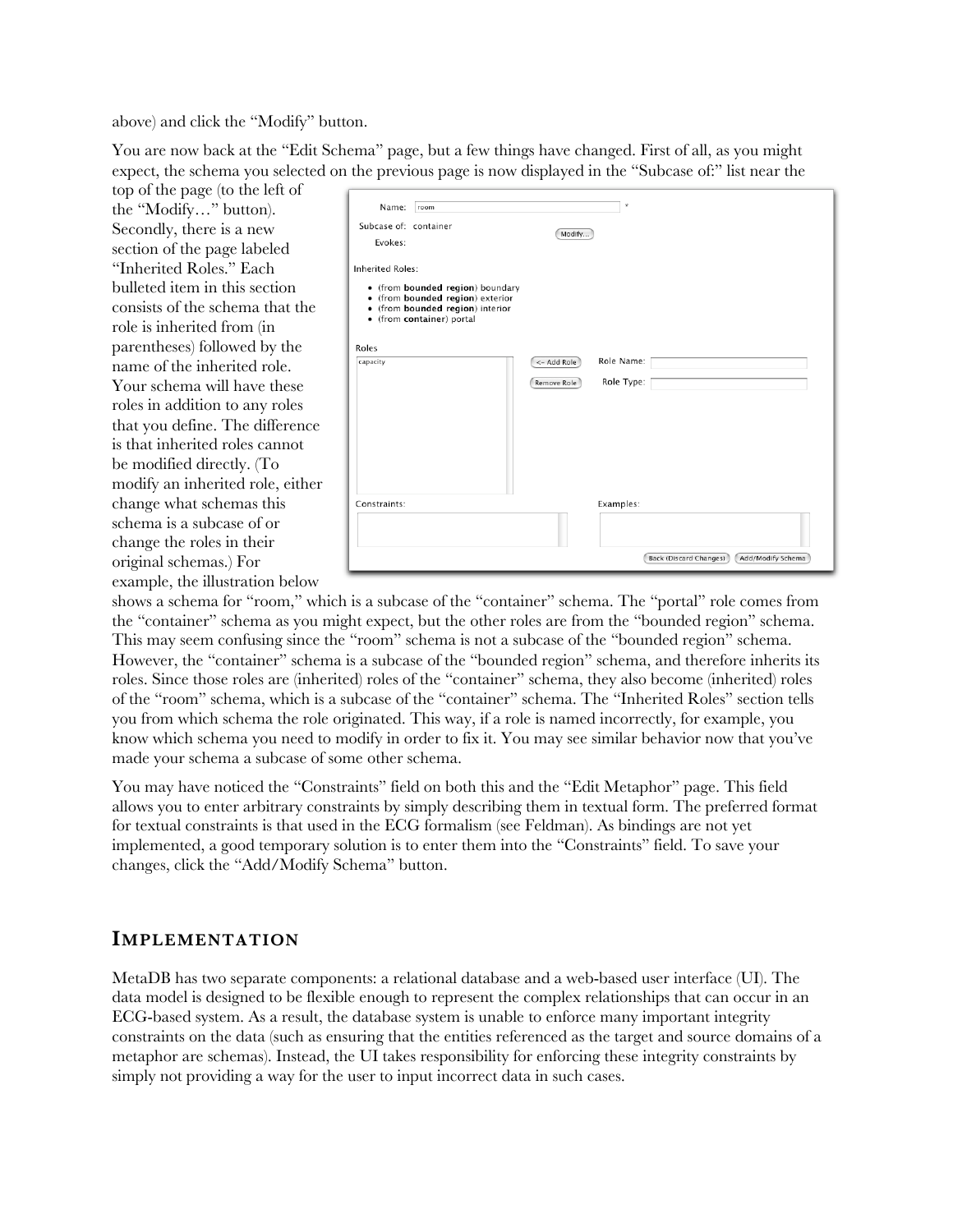# *User Interface*

The MetaDB UI is designed to require knowledge of the linguistic concepts involved (as described above), but not of the ECG formalism itself. Since it is beneficial to the MetaNet project to make data entry as easy as possible, using the MetaDB UI should require only the linguistic knowledge necessary to understand the data itself. As a result, the UI is designed to be as intuitive and straightforward as possible.

The UI is implemented using PHP and JavaScript. PHP scripts generate the HTML pages using data from the database, and the JavaScript allows the interface to be responsive to the user, providing feedback as the user works.

When creating or modifying metaphors or schemas, all necessary data is stored temporarily in HTMLform fields before the form is submitted for entry into the database. Form field values are initialized with either values from the database or values sent to the file using the POST method. Form field values can be changed dynamically using JavaScript.

# *Data Model*



The data model for MetaDB is designed to be easily extensible. Every entity in the database has a unique integer id, all of which appear in the "Entities" table. This allows flexibility in referencing other elements in the database – for example, a subcase relation can be owned by a schema, a metaphor, or any new type of entity that might be added to the database in the future without any change to the "SubcaseRelations" table itself.

MetaDB uses the concept of table inheritance to accomplish this flexibility. Tables that inherit from other tables automatically inherit all of their column names, and the parent table automatically includes all entries in any sub-tables (but not vice-versa). In MetaDB, there are two subcategories of entities: named entities and owned entities. This dichotomy is meant to distinguish entities that are meaningful on their own from entities that are only meaningful with regards to other entities. A table may be a member of both subcategories if its entities can be referenced on their own but still in some sense "belong" to other entities. The "Roles" table is such a table. The diagram above shows the relationships between the various tables currently present in the system, where the arrows point from the sub-table to its parent. As bindings are not yet implemented, there is as of yet no table present to represent them.

# *Requirements*

#### **SERVER-SIDE**

MetaDB requires PostgreSQL version 7.3 or higher. The UI requires a web server that supports PHP 4 with PostgreSQL extensions.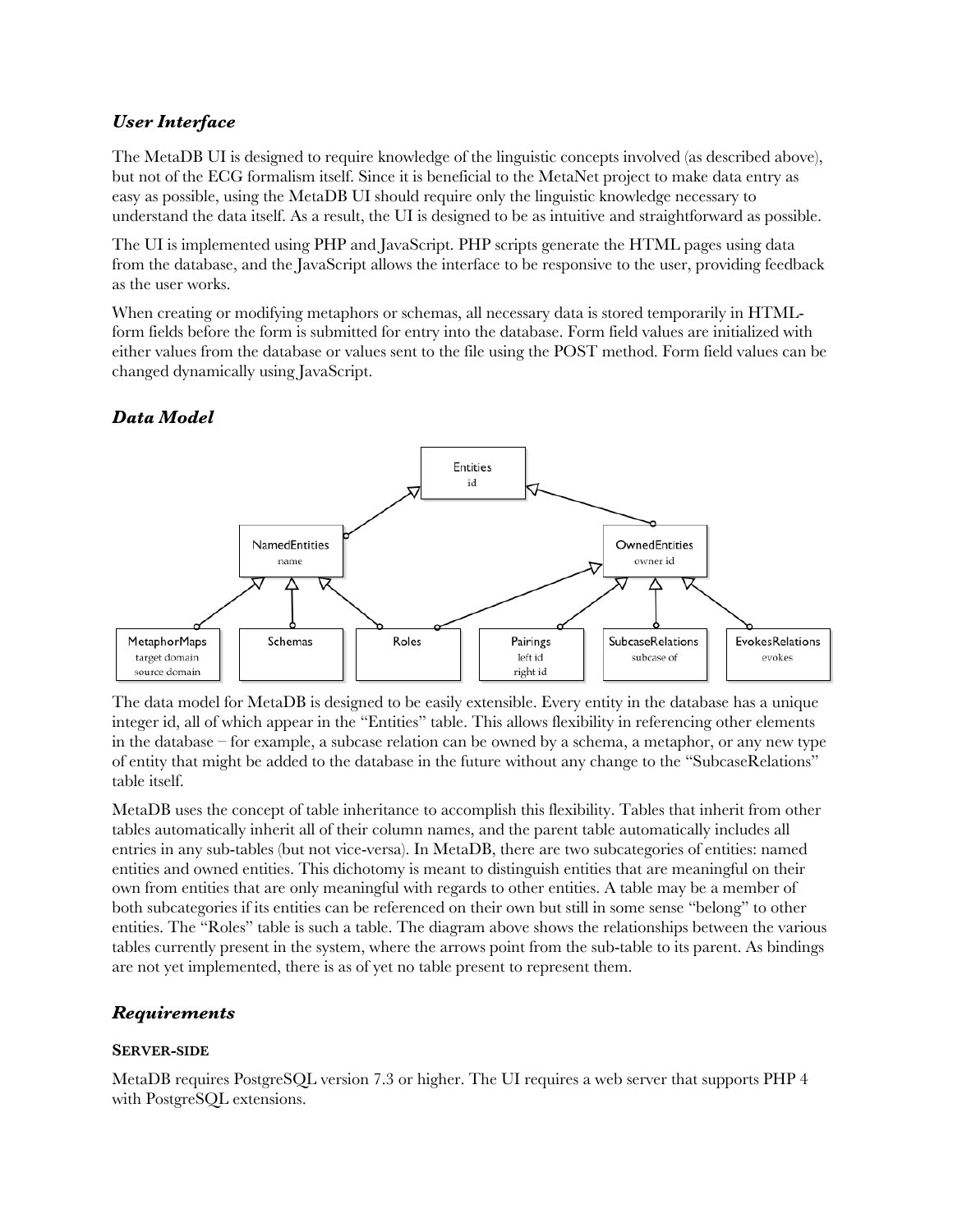#### **CLIENT-SIDE**

The MetaDB UI should run on any modern web browser that supports JavaScript and Cascading Style Sheets (CSS). It has been thoroughly tested with the Gecko engine (Netscape 6 and newer, Mozilla, Phoenix), the KHTML engine (Konqueror, Safari with some minor bugs), and the latest versions of Microsoft Internet Explorer for both Macintosh and Windows.

# *Files*

#### **DB.PHP**

This file contains wrapper functions for all of the database specific calls. This allows the system to be reimplemented using a different data storage method if necessary. However, all of the functions are still expected to return an array of arrays where the elements in the sub-arrays can be referenced by the column names from the existing data model.

#### **LIST.PHP**

This is essentially the root page for the system. It displays available metaphors and schemas and directs the user to the correct page to create a new metaphor or schema or modify an existing one. It also handles deletion.

#### **METAPHOR.PHP**

This page is the interface for creating new metaphors and modifying existing ones. Creating and modifying a metaphor's relationship to other metaphors is handled in relations.php. Any changes to the database are performed in submit.php.

#### **PAIRINGS.JS**

This file contains JavaScript functions for implementing a set of controls consisting of four HTML "SELECT" elements where items from the first two lists can be paired together and the pairs displayed as corresponding elements in the second two lists.

#### **RELATIONS.PHP**

This page is the interface for modifying the relationships between entities of the same type. In the current version, only schemas support this relationship, and bindings are not yet supported at all. In future versions, this page will handle editing relationships between metaphors as well.

#### **SCHEMA.PHP**

This page is the interface for creating new schemas and modifying existing ones. Creating and modifying a schema's relationship to other schemas is handled in relations.php. Any changes to the database are performed in submit.php.

#### **SUBMIT.PHP**

This page has no interface, but instead handles all modifications to the database other than deletion, which is handled by list.php.

#### **UTILS.PHP**

This file contains some useful utility functions for use in other PHP code.